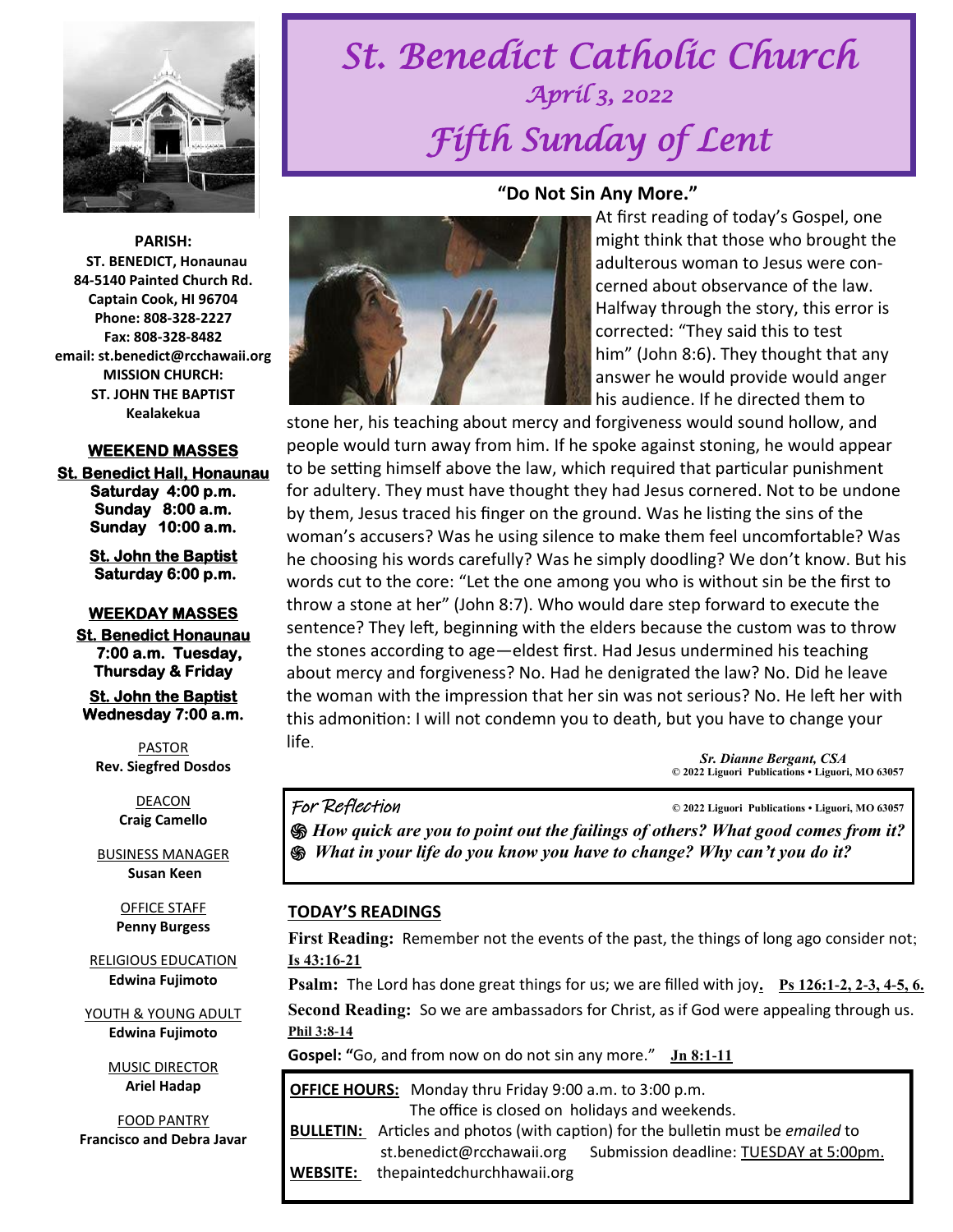## HOSPITALITY **ALOHA AND WELCOME HOME**



*We welcome all to celebrate The Eucharist with us.* 

## **UPDATED COVID-19 PROTOCOLS**

#### **\*IF YOU ARE FEELING ILL OR HAVE OUTWARD SYMPTOMS PLEASE STAY HOME! \***

#### Masks are now optional.

Safe distance is no longer required in Church or in meeting places. Food can be shared only if served by designated persons wearing masks or if individually pre-packaged.

**\*** Exposed (close contact) to COVID-19) is defined as being within 6 feet of a person with COVID-19 for 15 minutes or more over a 24-hour period (regardless of mask use).

### **SACRAMENTS**

**Funerals** may now take place again in St. Benedict Hall Chapel according to the same guidelines as weekend Masses, i.e. following all health and safety precautions. Please contact the office for most current guidelines.

**Baptisms** may take place according to the same guidelines as weekend Masses. They will be done in such a way that the same water is not poured on more than one person or stored in the font after use.

#### **Sacrament of Reconciliation**

At this time Father Sieg is available for Confessions by appointment, observing all proper precautions. Call the office 328-2227.

#### **Eucharist to Homebound and Hospitalized**

Call the office to arrange for a visit from a priest or an Extraordinary Minister of Holy Communion.

### *A WORD FROM* **Pope Francis**



Going to confess is not like going to the dry cleaner's to have a stain removed

....If there is no love in the sacrament, it

is not as Jesus wishes it to be. If it is functional, it is

not how Jesus wants it to be. Love….toward the

brother and the sister who are forgiven sinners.

This is the fundamental relationship.

ADDRESS TO APOSTOLIC PENITENTIARY, MARCH 12, 2021 GENERAL AUDIENCE, MAY 19, 2021

### FAITH FORMATION

### **Practicing Generosity**

**Almsgiving is always such an important part of Lent. For most of us it should involve being more generous to the poor, and for some of us, it will mean giving money to the poor for the first time. Some may prepare food for a meal program for the homeless. We could also choose to simplify our own food patterns and impulsive spending, and give that amount of money we save each week to the poor. We should try to "de-selfish" ourselves, so that we will be more likely to accept the graces of gratitude and generosity that God grants to all who open their hearts to it. Pray on it!**

#### **SAINT OF THE WEEK -FEAST DAY APRIL 4 ST. ISIDORE, BISHOP & DOCTOR OF THE CHURCH Born in Spain, 560. Died in Seville, Spain, April 4, 636**



As a boy he despaired of his lack of success in learning and ran away from school. On his journey he stopped at a roadside spring where he saw a stone which was completely hollowed out by the dripping water. Inspired by this, he went back to his master and resolved to succeed where he had failed.

With the help of God he became, even as a youth, one of the most learned men of the time. He assisted in converting Prince Recared, the leader of the **Arian party; and with his aid, though at the constant risk of his own** life, he expelled the Arian heresy -that Jesus Christ was not both Man and God- from Spain. Isidore became Archbishop of Seville and in his last days wore sack cloth and ashes, confessing his faults to his people and asking their forgiveness. He is the patron saint of the internet, computer users and students.

*An Act of Spiritual Communion My Jesus, I believe that You are present in the Most Holy Sacrament. I love you above all things, and I desire to receive You into my soul. Since I cannot at this moment receive You sacramentally, come at least spiritually into my heart. I embrace You as if You were already there and unite myself wholly to You. Never permit me to be separated from You. Amen.*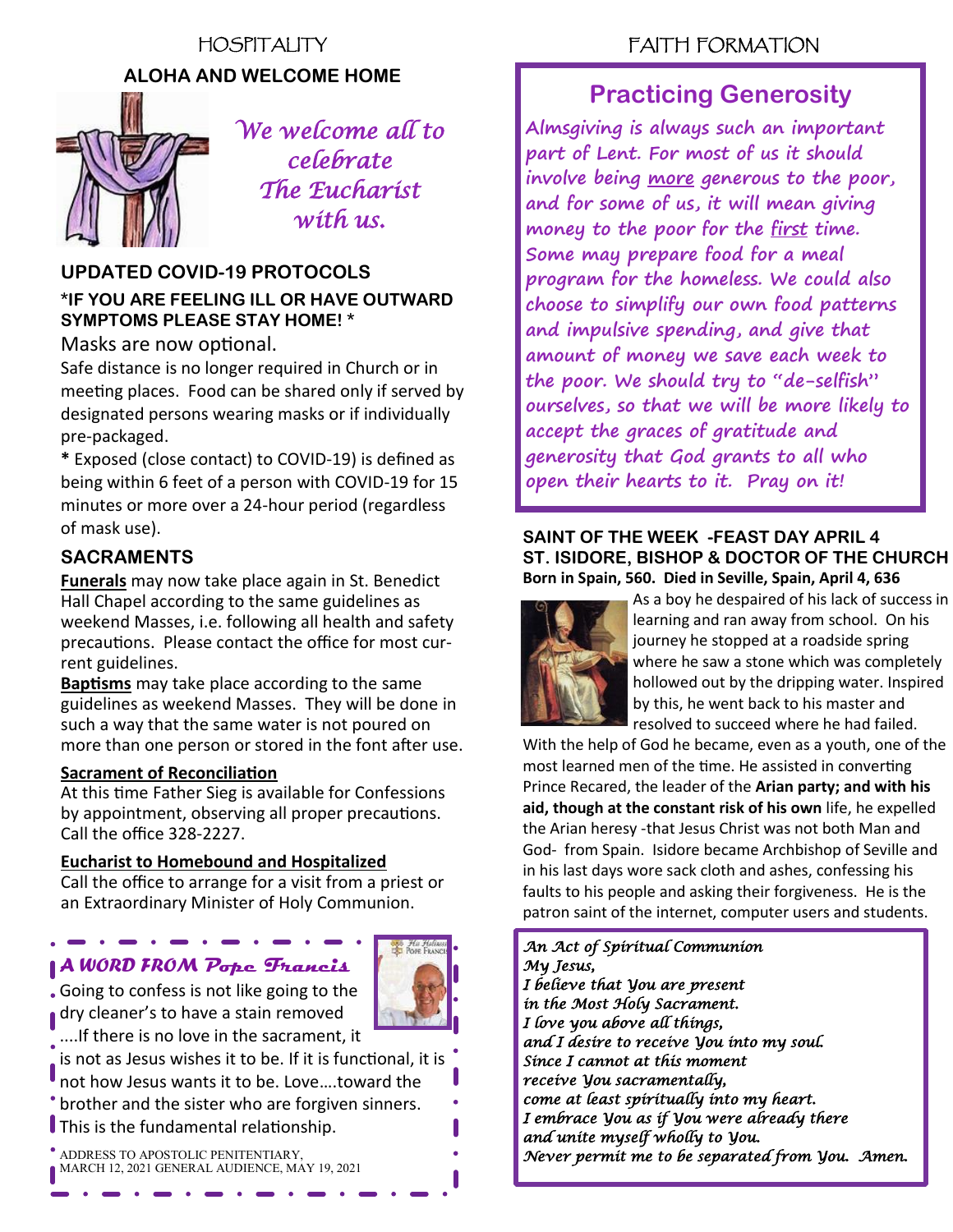

### **PRAYER**

**DEVOTION TO OUR BLESSED MOTHER**

Pray the Rosary Daily



**If you are praying the rosary for Lent…**

Pray the first decade for the intentions of your prayer life during Lent.

Pray the second decade for the intentions of your life of penance during Lent. Pray the third decade for the intentions of your works of mercy during Lent.

Pray the fourth decade for the souls of the faithful departed. (**Mary loves souls who offer up the satisfactory value of their good works and prayers for the dead.)** 

Pray the last decade for the grace to persevere in your resolutions to the end of Lent, and beyond? **That's the secret of Lent, when we allow our-**

> **selves to prepare each day with the help of our Blessed Mother.**

### **PRAYER FOR THE SICK**

**Watch, O Lord,** 

**with those who wake, or watch, or weep tonight, and give your angels charge over those who sleep.** 

**Tend your sick ones, O Lord Christ.**

**Rest your weary ones.** 

**Bless your dying ones.**

**Soothe your suffering ones.** 

**Pity your afflicted ones.**

**Shield your joyous ones.** 

**And for all your love's sake. Amen.**

-*Saint Augustine-*

#### **FOR HEALING AND STRENGTH, KEEP THEM IN YOUR PRAYERS…**

**Gilbert Henriques, J**eanette Laris, Finnan Sambursky, Gwen McKinney, Rafael Ramirez, Tamo Wong, Jeffrey Crusat, Robin Crusat, Cheryl Ono, Michelle Paopao-Skillern, William Anderson, Lionel Gaspar, Gloria Grapa, Tamayo Hanato, Mary Bunao, Linda Laskow, Caroline Smith, Hilda Sebastian, Dorothy Kelepolo, Elizabeth Awa, Ruby Ann Kaho'onei, Johnny Koene, Charles & DeeDee Tripoli, Linda Adkins, Guy Miranda, Keiki San Filippo, Dottie Combs. \* Call the office to add your loved one or yourself to the list of those needing prayer.

### **The Fast Life**

**Fast from judging others; Feast on Christ dwelling in them.**

**Fast from fear of illness; Feast on the healing power of God.**

**Fast from words that pollute; Feast on speech that purifies.**

**Fast from discontent; Feast on gratitude.**

**Fast from anger; Feast on patience.**

**Fast from pessimism; Feast on hope.**

**Fast from negatives; Feast on encouragement.**

**Fast from bitterness; Feast on forgiveness.**

**Fast from self-concern; Feast on compassion.**

**Fast from suspicion; Feast on truth.**

**Fast from gossip; Feast on purposeful silence.**

**Fast from problems that overwhelm; Feast on prayer that sustains.**

**Fast from anxiety; Feast on faith.**

*Thank God … for the gift of Jesus in the Eucharist!* 

### PRAYER

#### CALENDAR

**Monday** APRIL 4 Lenten Weekday Dn 13:1–9, 15– 17, 19–30, 33–62 or 13:41c–62 Jn 8:12–20

**Tuesday** APRIL 5 Lenten Weekday Nm 21:4–9 Jn 8:21–30

**Wednesday** APRIL 6 Lenten Weekday Dn 3:14– 20, 91–92, 95 Jn 8:31–42

**Thursday** APRIL 7 Lenten Weekday Gn 17:3–9 Jn 8:51–59

**Friday** APRIL 8 Lenten Weekday Jer 20:10–13 Jn 10:31–42

**Saturday** APRIL 9 Lenten Weekday Ez 37:21–28 Jn 11:45–56

**Sunday** APRIL 10 Palm Sunday of the Lord's Passion Lk 19:28–40 Is 50:4– 7 Phil 2:6–11 C



*"The Word brings God's breath into the world, it infuses the heart with the warmth of the Lord."*

-Pope Francis-